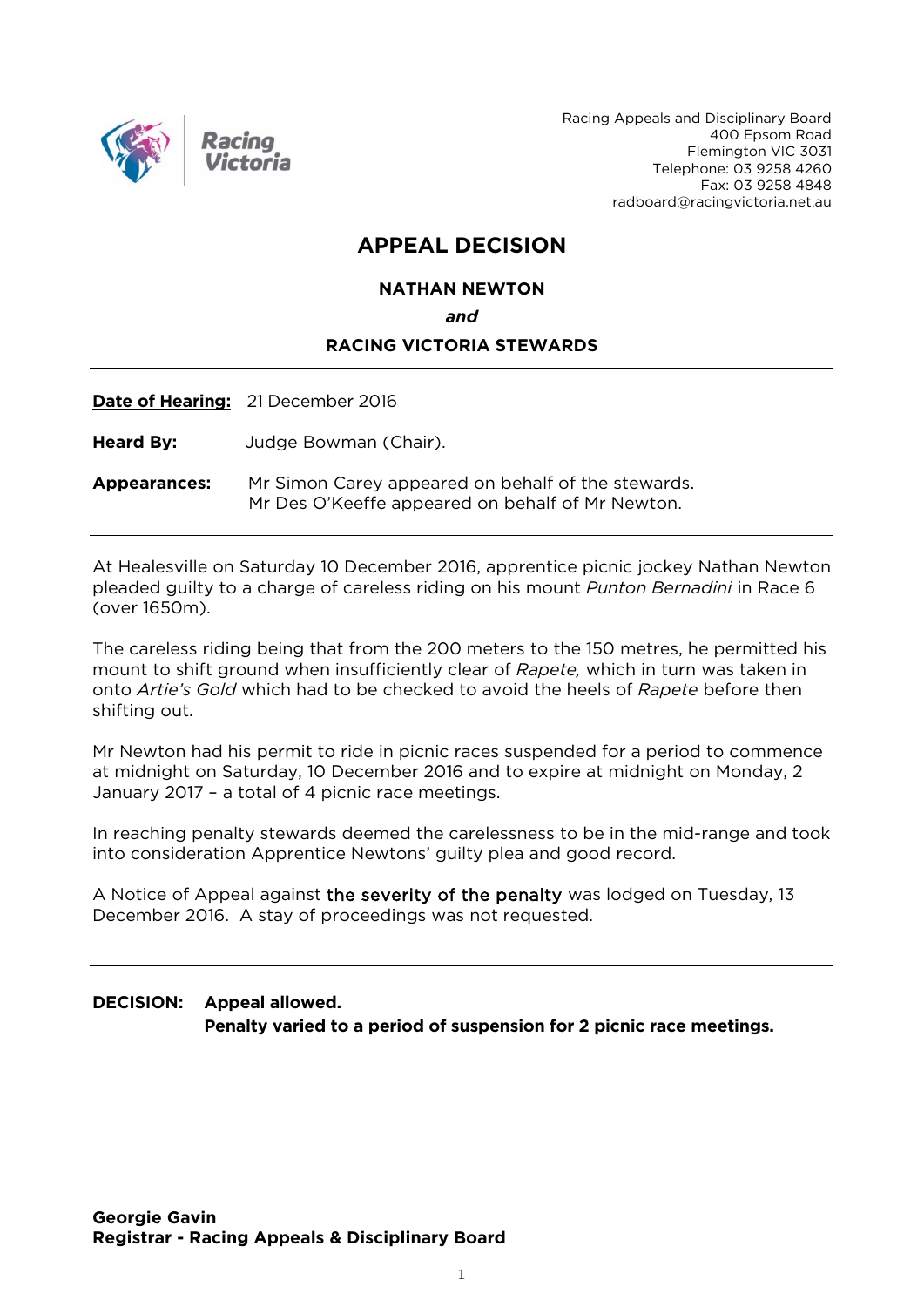# **TRANSCRIPT OF PROCEEDINGS**

## **RACING APPEALS AND DISCIPLINARY BOARD**

\_\_\_\_\_\_\_\_\_\_\_\_\_\_\_\_\_\_\_\_\_\_\_\_\_\_\_\_\_\_\_\_\_\_\_\_\_\_\_\_\_\_\_\_\_\_\_\_\_\_\_\_\_\_\_\_\_\_\_\_\_\_\_

## **HIS HONOUR JUDGE J. BOWMAN, Chairman**

## **IN THE MATTER OF THE STEVENS GLASS HAVING A SMASHING CHRISTMAS OPEN TROPHY HANDICAP OVER 1650 METRES AT HEALESVILLE ON 10/12/16**

## **NATHAN NEWTON**

**and** 

## **RACING VICTORIA STEWARDS**

## **RACING VICTORIA CENTRE, FLEMINGTON**

#### **WEDNESDAY, 21 DECEMBER 2016**

MR D. O'KEEFFE appeared on behalf of Mr N. Newton

MR S. CAREY appeared on behalf of the RVL Stewards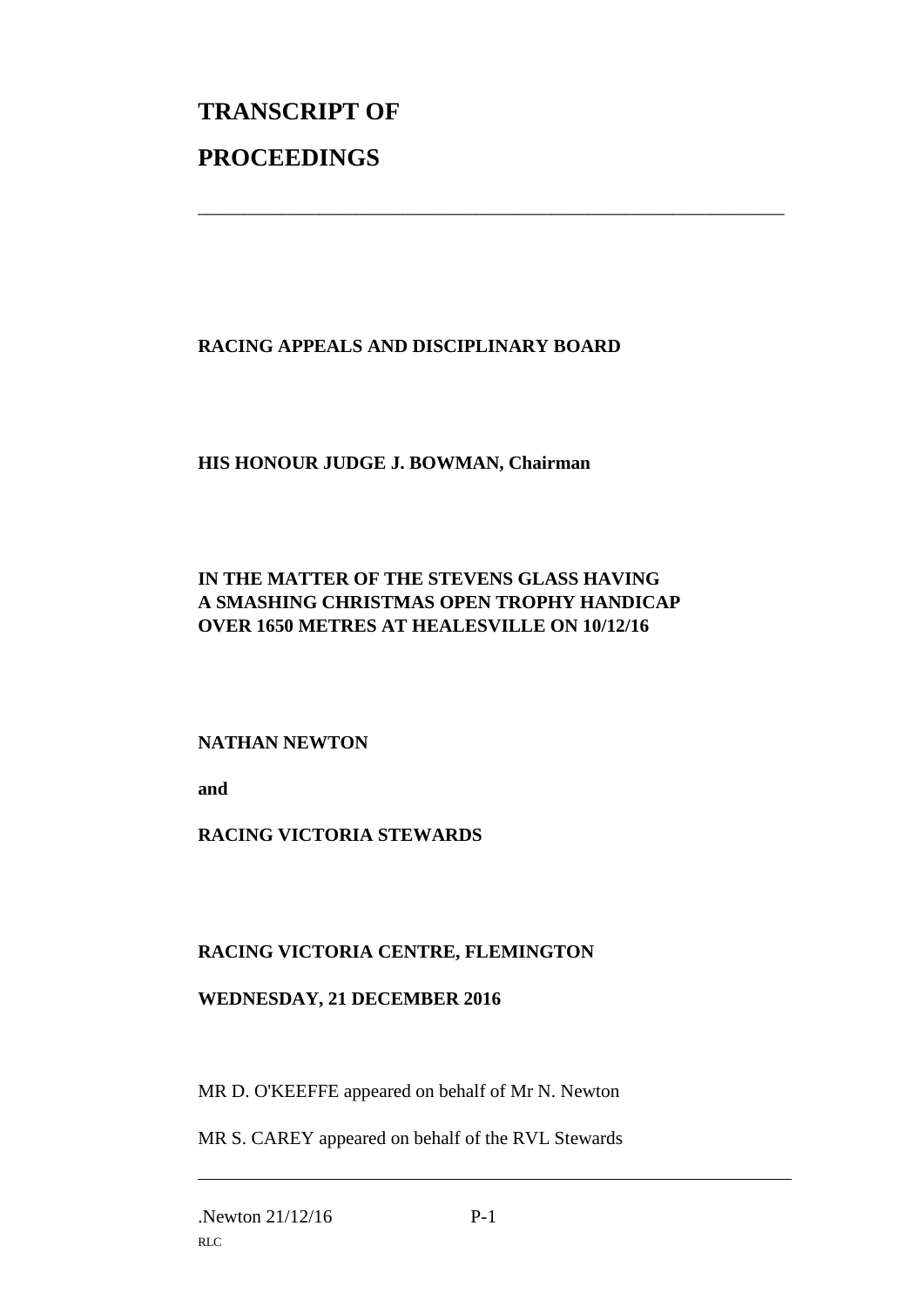CHAIRMAN: Mr Nathan Newton, you are an apprentice picnic jockey and you have pleaded guilty to a charge of careless riding out of race 6 at Healesville on 10 December last. From the 200-metre mark to the 150-metre mark, you permitted your mount Punton Bernardini, to shift in when not sufficiently clear of Rapete, ridden by Grant Seccombe, causing that horse to be taken onto Artie's Gold, ridden by Max Keenan. Artie's Gold had to check to avoid the heels of Rapete.

The Stewards considered the interference to be in the mid-range and took into account your good record. You were suspended for four picnic race meetings and you are now appealing against the severity of that penalty.

I have viewed the video film. The interference, particularly to Max Keenan's mount, is quite noticeable, even with no head-on footage. I agree with Mr Carey that you continued to ride your horse out when it was shifting in. Very properly, on the day you pleaded guilty to the charge and it is conceded by the Stewards that you were quite forthright and you conducted yourself well.

I have looked at previous decisions of penalties imposed on picnic jockeys. I am also mindful of the fact that riding opportunities are much more scarce for picnic jockeys than for professional jockeys. The guidelines or ranges used by the Stewards are just that. They are not rules but guidelines in an attempt to ensure consistency so that riders know what to expect. It seems to me that looking at the previous penalties imposed, the suspension imposed on you is